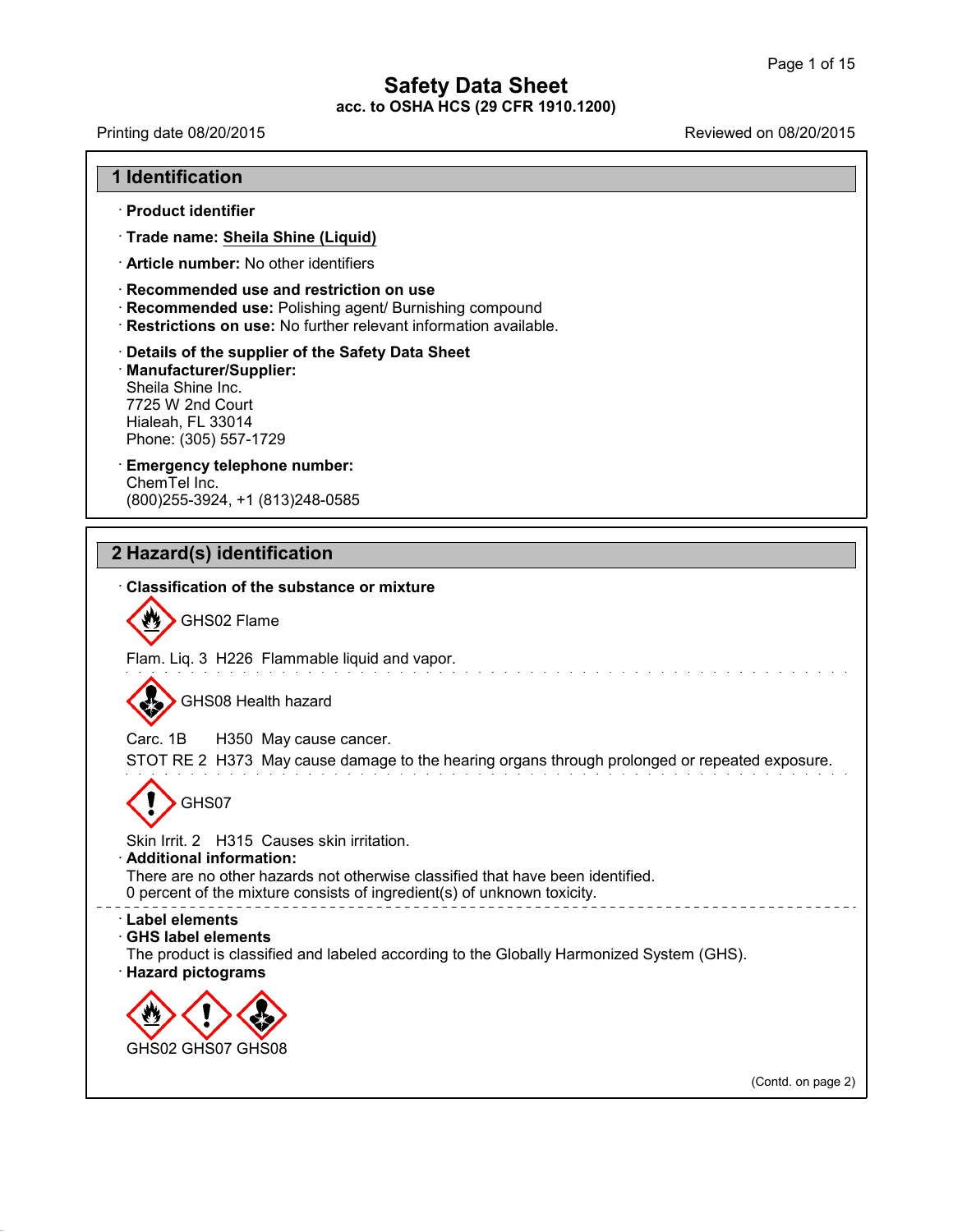Printing date 08/20/2015 Reviewed on 08/20/2015

41.1.0

**Trade name: Sheila Shine (Liquid)**

(Contd. of page 1) · **Signal word** Danger · **Hazard-determining components of labeling:** Distillates (petroleum), solvent-refined light paraffinic ethylbenzene Distillates (petroleum), solvent-refined heavy paraffinic tetrachloroethylene · **Hazard statements** H226 Flammable liquid and vapor. H315 Causes skin irritation. H350 May cause cancer. H373 May cause damage to the hearing organs through prolonged or repeated exposure. · **Precautionary statements** P201 **Detain special instructions before use.**<br>P202 Do not handle until all safety precaution P202 Do not handle until all safety precautions have been read and understood.<br>P210 Reep away from heat, sparks, open flames, and hot surfaces, - No smokin Keep away from heat, sparks, open flames, and hot surfaces. - No smoking. P241 Use explosion-proof electrical/ventilating/lighting/equipment.<br>P260 Do not breathe mist/vapors/spray. P260 Do not breathe mist/vapors/spray.<br>P264 Wash thoroughly after handling. P264 Wash thoroughly after handling.<br>P280 Wear protective gloves/protective P280 Wear protective gloves/protective clothing/eye protection.<br>P240 Ground/bond container and receiving equipment. P240 Ground/bond container and receiving equipment. P233 Keep container tightly closed.<br>P242 Use only non-sparking tools. P242 Use only non-sparking tools.<br>
P243 Take precautionary measure Take precautionary measures against static discharge. P303+P361+P353 IF ON SKIN (or hair): Remove/Take off immediately all contaminated clothing. Rinse skin with water/shower. P370+P378 In case of fire: Use foam, powder, or carbon dioxide for extinction.<br>P332+P313 If skin irritation occurs: Get medical advice/attention. P332+P313 If skin irritation occurs: Get medical advice/attention.<br>P308+P313 IF exposed or concerned: Get medical advice/attention P308+P313 IF exposed or concerned: Get medical advice/attention. Take off contaminated clothing and wash it before reuse. P405 Store locked up.<br>P403+P235 Store in a well-ve P403+P235 Store in a well-ventilated place. Keep cool.<br>P501 Dispose of contents/container in accordar Dispose of contents/container in accordance with local/regional/national/international regulations. · **Classification system:** · **NFPA ratings (scale 0 - 4)**  $\overline{1 \times 0}$  Reactivity = 0  $3 \times 10^{10}$  Fire = 3  $Health = 1$ · **HMIS-ratings (scale 0 - 4) HEALTH** <sup>\*1</sup> Hea FIRE REACTIVITY <sup>0</sup> Health <sup>=</sup> \*1 Reactivity = 0 3 Fire = 3 \* - Indicates a long term health hazard from repeated or prolonged exposures. · **Other hazards** · **Results of PBT and vPvB assessment** · **PBT:** Not applicable.

(Contd. on page 3)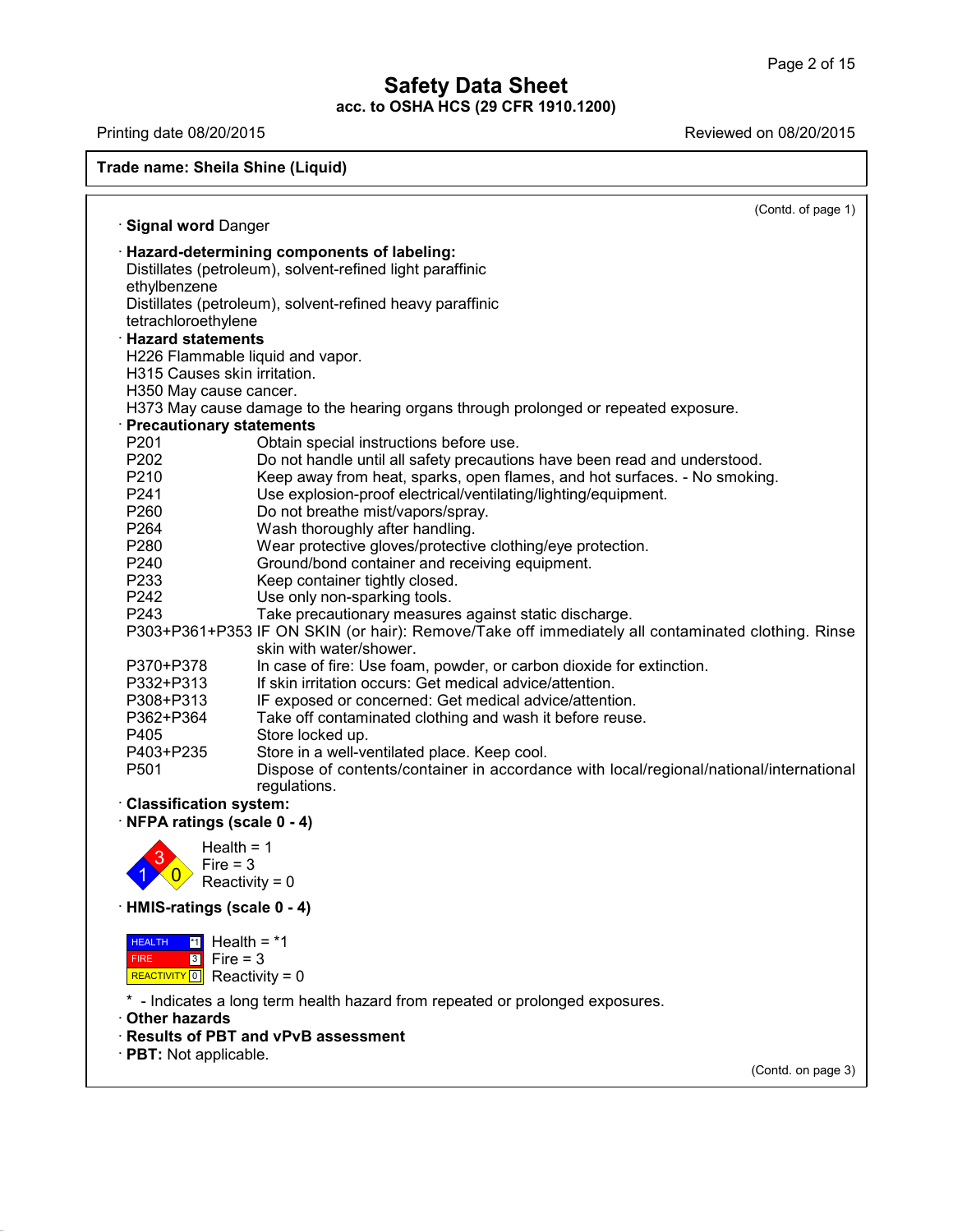(Contd. of page 2)

## **Safety Data Sheet acc. to OSHA HCS (29 CFR 1910.1200)**

Printing date 08/20/2015 Reviewed on 08/20/2015

**Trade name: Sheila Shine (Liquid)**

· **vPvB:** Not applicable.

## **3 Composition/information on ingredients**

### · **Chemical characterization: Mixtures**

· **Description:** Mixture of the substances listed below with nonhazardous additions.

|                  | Dangerous components:                                                     |          |
|------------------|---------------------------------------------------------------------------|----------|
|                  | 64741-89-5 Distillates (petroleum), solvent-refined light paraffinic      | 30-60%   |
|                  | Carc. 1B, H350                                                            |          |
|                  | 127-18-4   tetrachloroethylene                                            | 10-30%   |
|                  | Carc. 2, H351                                                             |          |
|                  | 64741-88-4 Distillates (petroleum), solvent-refined heavy paraffinic      | 10-30%   |
|                  | Carc. 1B, H350                                                            |          |
| 1330-20-7 xylene |                                                                           | 7-13%    |
|                  | <b>Elam.</b> Liq. 3, H226                                                 |          |
|                  | Acute Tox. 4, H312; Acute Tox. 4, H332; Skin Irrit. 2, H315               |          |
|                  | 100-41-4 ethylbenzene                                                     | $1 - 5%$ |
|                  | <b>♦ Flam. Lig. 2, H225</b>                                               |          |
|                  | ♦ Carc. 2, H351; STOT RE 2, H373; Asp. Tox. 1, H304<br>Acute Tox. 4, H332 |          |
| .                |                                                                           |          |

### · **Additional information:**

For the wording of the listed Hazard Statements refer to section 16.

For the listed ingredient(s), the identity and exact percentage(s) are being withheld as a trade secret.

## **4 First-aid measures**

### · **Description of first aid measures**

### · **General information:**

Symptoms of poisoning may even occur after several hours; therefore medical observation for at least 48 hours after the accident.

Take affected persons out into the fresh air.

### · **After inhalation:**

Supply fresh air; consult doctor in case of complaints.

Provide oxygen treatment if affected person has difficulty breathing.

In case of irregular breathing or respiratory arrest provide artificial respiration.

In case of unconsciousness place patient stably in side position for transportation.

### · **After skin contact:**

Immediately wash with water and soap and rinse thoroughly.

If skin irritation continues, consult a doctor.

## · **After eye contact:**

Remove contact lenses if worn.

Rinse opened eye for several minutes under running water. If symptoms persist, consult a doctor.

### · **After swallowing:**

41.1.0

Rinse out mouth and then drink plenty of water.

A person vomiting while lying on their back should be turned onto their side.

Do not induce vomiting; immediately call for medical help.

(Contd. on page 4)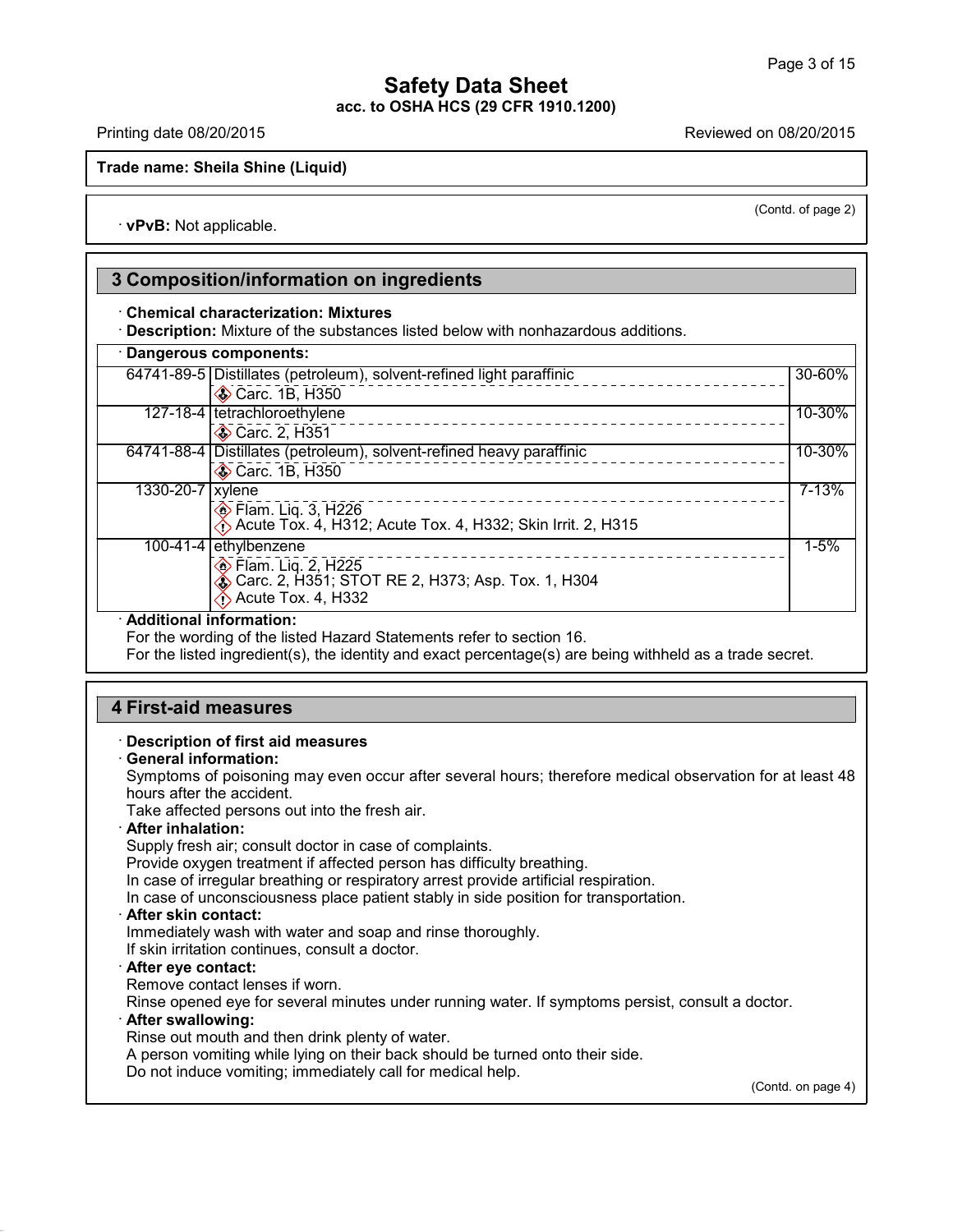# **Safety Data Sheet**

**acc. to OSHA HCS (29 CFR 1910.1200)**

Printing date 08/20/2015 Reviewed on 08/20/2015

**Trade name: Sheila Shine (Liquid)**

(Contd. of page 3)

· **Information fordoctor:** · **Most important symptoms and effects, both acute and delayed** Coughing **Dizziness** Breathing difficulty Irritant to skin and mucous membranes. Nausea Slight irritant effect on eyes. Gastric or intestinal disorders when ingested. **Disorientation** · **Danger** Danger of disturbed cardiac rhythm. Danger of convulsion. Carcinogenic. May be harmful if inhaled. · **Indication of any immediate medical attention and special treatment needed** Medical supervision for at least 48 hours. If necessary oxygen respiration treatment. Monitor circulation. Treat skin and mucous membrane with antihistamine and corticoid preparations.

## **5 Fire-fighting measures**

· **Extinguishing media**

· **Suitable extinguishing agents:** Water fog / haze Foam Fire-extinguishing powder Carbon dioxide · **For safety reasons unsuitable extinguishing agents:** Water stream. · **Special hazards arising from the substance or mixture** During heating or in case of fire poisonous gases are produced. · **Advice for firefighters** · **Protective equipment:**

Wear self-contained respiratory protective device.

- Wear fully protective suit.
- · **Additional information** Eliminate all ignition sources if safe to do so.

Cool endangered receptacles with water fog.

# **6 Accidental release measures**

· **Personal precautions, protective equipment and emergency procedures**

Use respiratory protective device against the effects of fumes/dust/aerosol.

Wear protective equipment. Keep unprotected persons away.

Ensure adequate ventilation.

41.1.0

Keep away from ignition sources.

Keep people at a distance and stay upwind.

(Contd. on page 5)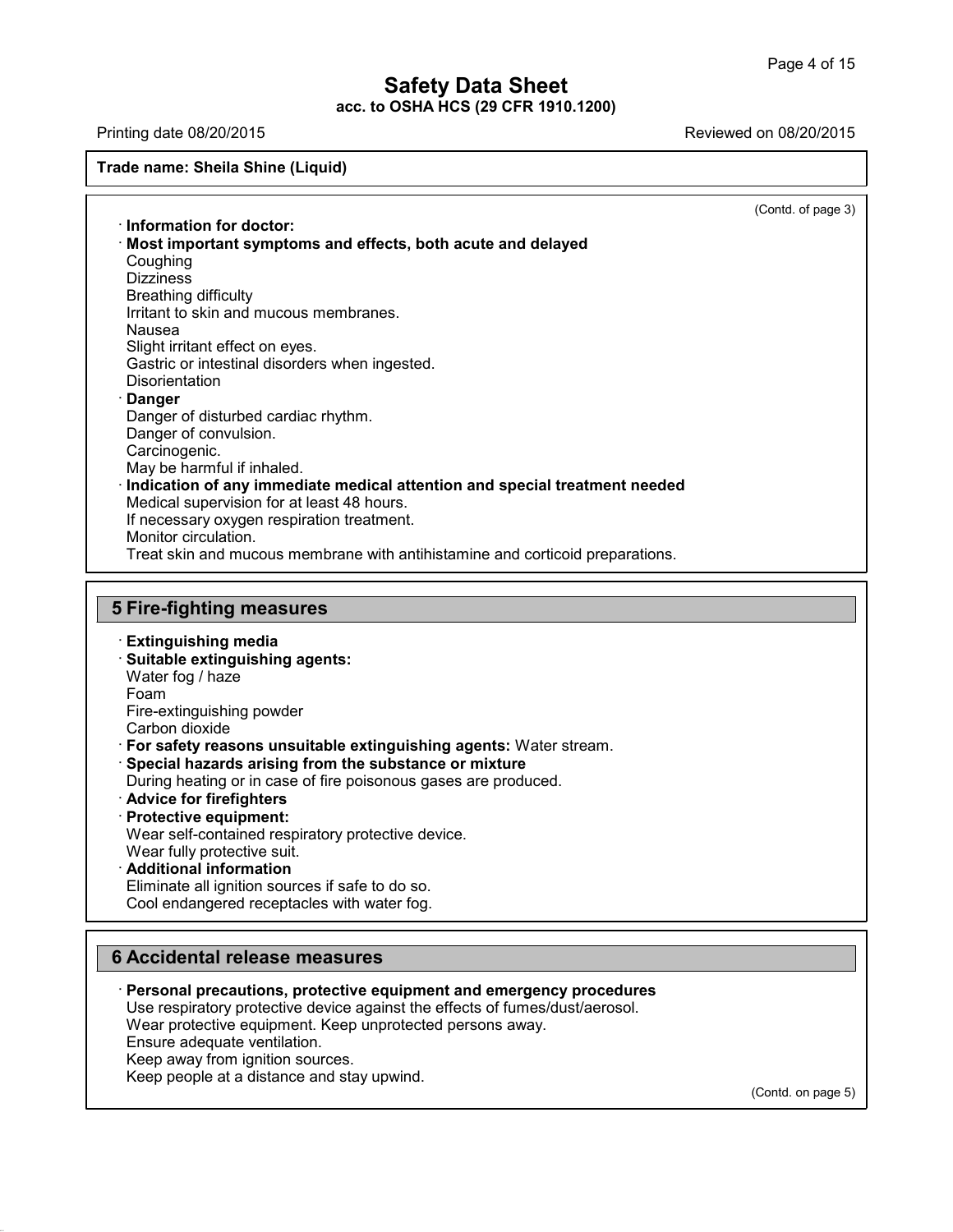Printing date 08/20/2015 Reviewed on 08/20/2015

**Trade name: Sheila Shine (Liquid)**

(Contd. of page 4)

Particular danger of slipping on leaked/spilled product.

· **Environmental precautions:**

Do not allow to enter sewers/ surface or ground water.

Inform respective authorities in case of seepage into water course or sewage system.

### · **Methods and material for containment and cleaning up:**

Absorb with non-combustible liquid-binding material (sand, diatomite, acid binders, universal binders). Remove from the water surface (e.g. skim or suck off).

Ensure adequate ventilation.

Send for recovery or disposal in suitable receptacles.

Dispose contaminated material as waste according to item 13.

Used rags or other cleaning materials should be soaked with water and placed in a sealed container.

### · **Reference to other sections**

See Section 7 for information on safe handling.

See Section 8 for information on personal protection equipment.

See Section 13 for disposal information.

# **7 Handling and storage**

### · **Handling:**

41.1.0

- · **Precautions for safe handling** Keep away from heat and direct sunlight. Avoid splashes or spray in enclosed areas. Use only in well ventilated areas. Rags, metal wools / cuttings / shavings and waste papers soaked with product must be placed in a sealed metal container rated for flammable waste. · **Information about protection against explosions and fires:** Emergency cooling must be available in case of nearby fire. Keep ignition sources away - Do not smoke. Prevent impact and friction. Flammable gas-air mixtures may be formed in empty receptacles. · **Conditions for safe storage, including any incompatibilities** · **Storage:** · **Requirements to be met by storerooms and receptacles:** Avoid storage near extreme heat, ignition sources or open flame.
- · **Information about storage in one common storage facility:** Store away from foodstuffs.
- Store away from oxidizing agents.
- · **Further information about storage conditions:** Store in cool, dry conditions in well sealed receptacles.
- · **Specific end use(s)** No further relevant information available.

# **8 Exposure controls/personal protection**

· **Additional information about design of technical systems:** No further data; see item 7.

(Contd. on page 6)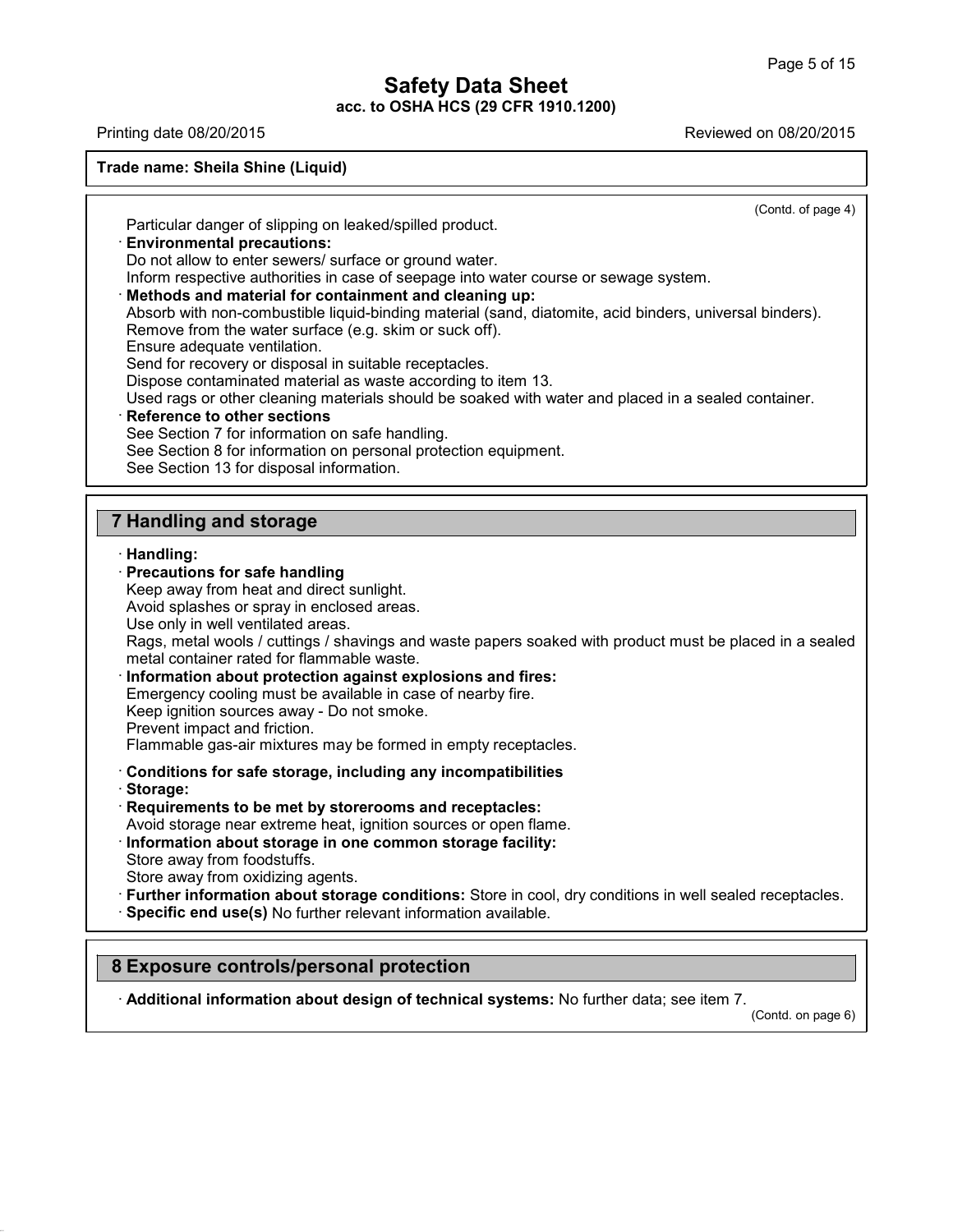(Contd. of page 5)

# **Safety Data Sheet acc. to OSHA HCS (29 CFR 1910.1200)**

Printing date 08/20/2015 Reviewed on 08/20/2015

**Trade name: Sheila Shine (Liquid)**

**127-18-4 tetrachloroethylene**

PEL (USA) | Long-term value: 100 ppm

· **Control parameters**

41.1.0

· **Components with limit values that require monitoring at the workplace:**

Ceiling limit value: 200; 300\* ppm \*5-min peak in any 3 hrs REL (USA) Minimize workplace exp. concs.; Pocket Guide App. A TLV (USA) Short-term value: 685 mg/m<sup>3</sup>, 100 ppm Long-term value: 170 mg/m<sup>3</sup>, 25 ppm BEI EL (Canada) Short-term value: 100 ppm Long-term value: 25 ppm IARC 2A

|                       | IARC <sub>2A</sub>                                                                                                  |
|-----------------------|---------------------------------------------------------------------------------------------------------------------|
| EV (Canada)           | Short-term value: 100 ppm<br>Long-term value: 25 ppm                                                                |
|                       | LMPE (Mexico) Short-term value: 100 ppm<br>Long-term value: 25 ppm<br>A3, IBE                                       |
| 1330-20-7 xylene      |                                                                                                                     |
| PEL (USA)             | Long-term value: 435 mg/m <sup>3</sup> , 100 ppm                                                                    |
| REL (USA)             | Short-term value: 655 mg/m <sup>3</sup> , 150 ppm<br>Long-term value: 435 mg/m <sup>3</sup> , 100 ppm               |
| TLV (USA)             | Short-term value: 651 mg/m <sup>3</sup> , 150 ppm<br>Long-term value: 434 mg/m <sup>3</sup> , 100 ppm<br><b>BEI</b> |
| EL (Canada)           | Short-term value: 150 ppm<br>Long-term value: 100 ppm                                                               |
| EV (Canada)           | Short-term value: 650 mg/m <sup>3</sup> , 150 ppm<br>Long-term value: 435 mg/m <sup>3</sup> , 100 ppm               |
| LMPE (Mexico)         | Short-term value: 150 ppm<br>Long-term value: 100 ppm<br>A4, IBE                                                    |
| 100-41-4 ethylbenzene |                                                                                                                     |
| PEL (USA)             | Long-term value: 435 mg/m <sup>3</sup> , 100 ppm                                                                    |
| REL (USA)             | Short-term value: 545 mg/m <sup>3</sup> , 125 ppm<br>Long-term value: 435 mg/m <sup>3</sup> , 100 ppm               |
| TLV (USA)             | Long-term value: 87 mg/m <sup>3</sup> , 20 ppm<br>BEI                                                               |
| EL (Canada)           | Long-term value: 20 ppm<br><b>IARC 2B</b>                                                                           |
| EV (Canada)           | Short-term value: 540 mg/m <sup>3</sup> , 125 ppm<br>Long-term value: 435 mg/m <sup>3</sup> , 100 ppm               |
|                       | LMPE (Mexico) Long-term value: 20 ppm                                                                               |
|                       | (Contd. on page 7)                                                                                                  |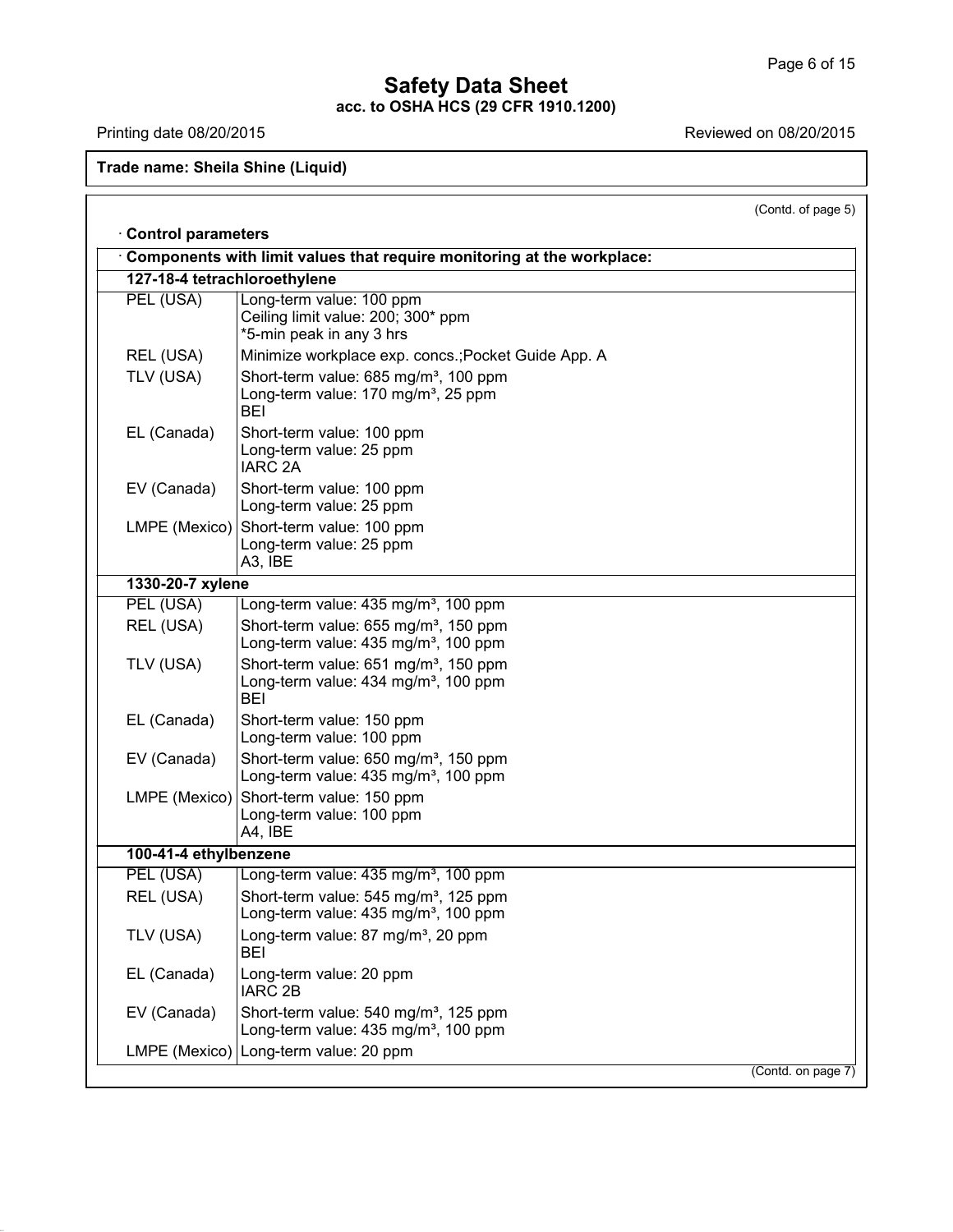Printing date 08/20/2015 Printing date 08/20/2015

41.1.0

**Trade name: Sheila Shine (Liquid)**

|                          | (Contd. of page 6)<br>Ingredients with biological limit values:                                                                                                                                                                                                                                                                                                                                                                                                                                                                                                                                                                                                                                                                                                                                                                                              |                    |
|--------------------------|--------------------------------------------------------------------------------------------------------------------------------------------------------------------------------------------------------------------------------------------------------------------------------------------------------------------------------------------------------------------------------------------------------------------------------------------------------------------------------------------------------------------------------------------------------------------------------------------------------------------------------------------------------------------------------------------------------------------------------------------------------------------------------------------------------------------------------------------------------------|--------------------|
|                          | 127-18-4 tetrachloroethylene                                                                                                                                                                                                                                                                                                                                                                                                                                                                                                                                                                                                                                                                                                                                                                                                                                 |                    |
| BEI (USA) 3 ppm          | Medium: end-exhaled air<br>Time: prior to shift<br>Parameter: Tetrachloroethylene                                                                                                                                                                                                                                                                                                                                                                                                                                                                                                                                                                                                                                                                                                                                                                            |                    |
|                          | $0.5$ mg/L<br>Medium: blood<br>Time: prior to shift<br>Parameter: Tetrachloroethylene                                                                                                                                                                                                                                                                                                                                                                                                                                                                                                                                                                                                                                                                                                                                                                        |                    |
| 1330-20-7 xylene         |                                                                                                                                                                                                                                                                                                                                                                                                                                                                                                                                                                                                                                                                                                                                                                                                                                                              |                    |
|                          | BEI (USA)   1.5 g/g creatinine<br>Medium: urine<br>Time: end of shift<br>Parameter: Methylhippuric acids                                                                                                                                                                                                                                                                                                                                                                                                                                                                                                                                                                                                                                                                                                                                                     |                    |
|                          | 100-41-4 ethylbenzene                                                                                                                                                                                                                                                                                                                                                                                                                                                                                                                                                                                                                                                                                                                                                                                                                                        |                    |
|                          | BEI (USA) 0.7 g/g creatinine<br>Medium: urine<br>Time: end of shift at end of workweek<br>Parameter: Sum of mandelic acid and phenylglyoxylic acid (nonspecific, semi-quantitative)                                                                                                                                                                                                                                                                                                                                                                                                                                                                                                                                                                                                                                                                          |                    |
|                          | Medium: end-exhaled air<br>Time: not critical<br>Parameter: Ethyl benzene (semi-quantitative)                                                                                                                                                                                                                                                                                                                                                                                                                                                                                                                                                                                                                                                                                                                                                                |                    |
| <b>Exposure controls</b> | Additional information: The lists that were valid during the creation were used as basis.<br>Personal protective equipment:<br><b>General protective and hygienic measures:</b><br>The usual precautionary measures for handling chemicals should be followed.<br>Keep away from foodstuffs, beverages and feed.<br>Wash hands before breaks and at the end of work.<br>Avoid contact with the eyes and skin.<br>Do not inhale gases / fumes / aerosols.<br>Do not carry product impregnated cleaning cloths in trouser pockets.<br>Engineering controls: No further relevant information available.<br><b>Breathing equipment:</b><br>Use suitable respiratory protective device in case of insufficient ventilation.<br>Use suitable respiratory protective device when aerosol or mist is formed.<br>For spills, respiratory protection may be advisable. |                    |
|                          | NIOSH or EN approved organic vapor respirator equipped with a dust/mist prefilter should be used.<br>· Protection of hands:<br>Protective gloves                                                                                                                                                                                                                                                                                                                                                                                                                                                                                                                                                                                                                                                                                                             |                    |
|                          |                                                                                                                                                                                                                                                                                                                                                                                                                                                                                                                                                                                                                                                                                                                                                                                                                                                              | (Contd. on page 8) |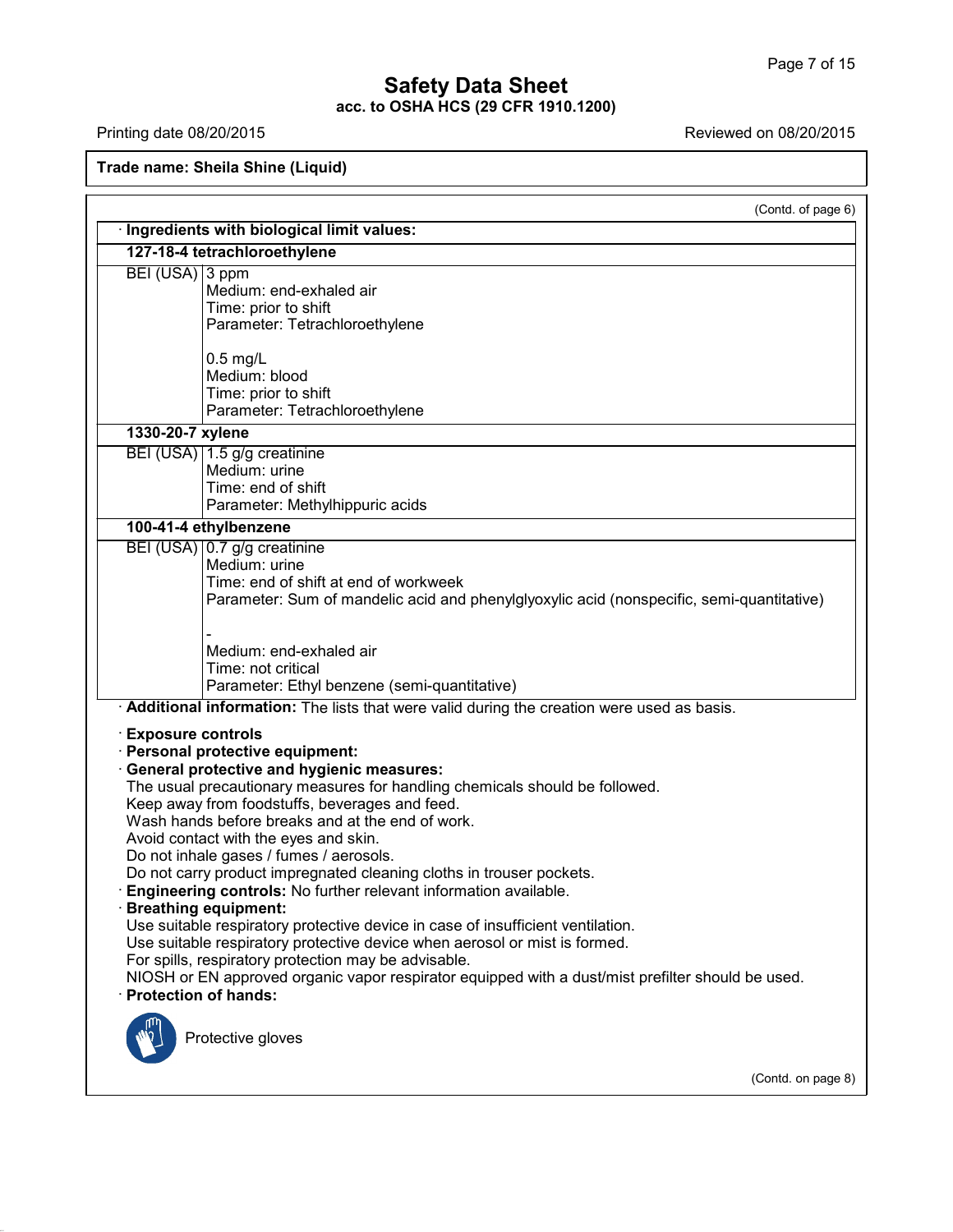Printing date 08/20/2015 Reviewed on 08/20/2015

**Trade name: Sheila Shine (Liquid)**

(Contd. of page 7)

The glove material has to be impermeable and resistant to the product/ the substance/ the preparation. Selection of the glove material on consideration of the penetration times, rates of diffusion and the degradation

### · **Material of gloves**

The selection of the suitable gloves does not only depend on the material, but also on further marks of quality and varies from manufacturer to manufacturer. As the product is a preparation of several substances, the resistance of the glove material can not be calculated in advance and has therefore to be checked prior to the application.

### · **Penetration time of glove material**

The exact break through time has to be found out by the manufacturer of the protective gloves and has to be observed.

· **Eye protection:**



41.1.0

Safety glasses

· **Body protection:** Protective work clothing

- · **Limitation and supervision of exposure into the environment**
- No further relevant information available.
- · **Risk management measures**

See Section 7 for additional information.

No further relevant information available.

# **9 Physical and chemical properties**

| Information on basic physical and chemical properties<br><b>General Information</b>                      |                                                                                                |
|----------------------------------------------------------------------------------------------------------|------------------------------------------------------------------------------------------------|
| · Appearance:                                                                                            |                                                                                                |
| Form:                                                                                                    | Liquid                                                                                         |
| Color:                                                                                                   | Clear                                                                                          |
| · Odor:                                                                                                  | Pleasant                                                                                       |
| Odor threshold:                                                                                          | Not determined.                                                                                |
| $\cdot$ pH-value:                                                                                        | Not determined.                                                                                |
| <b>Change in condition</b><br><b>Melting point/Melting range:</b><br><b>Boiling point/Boiling range:</b> | Undetermined.<br>112 °C (234 °F)                                                               |
| · Flash point:                                                                                           | 56 °C (133 °F) (TOC)                                                                           |
| · Flammability (solid, gaseous):                                                                         | Not applicable.                                                                                |
| · Auto-ignition temperature:                                                                             | Not determined.                                                                                |
| $\cdot$ Decomposition temperature:                                                                       | Not determined.                                                                                |
| · Auto igniting:                                                                                         | Product is not self-igniting.                                                                  |
| Danger of explosion:                                                                                     | Product is not explosive. However, formation of explosive air/<br>vapor mixtures are possible. |
|                                                                                                          | (Contd. on page 9)                                                                             |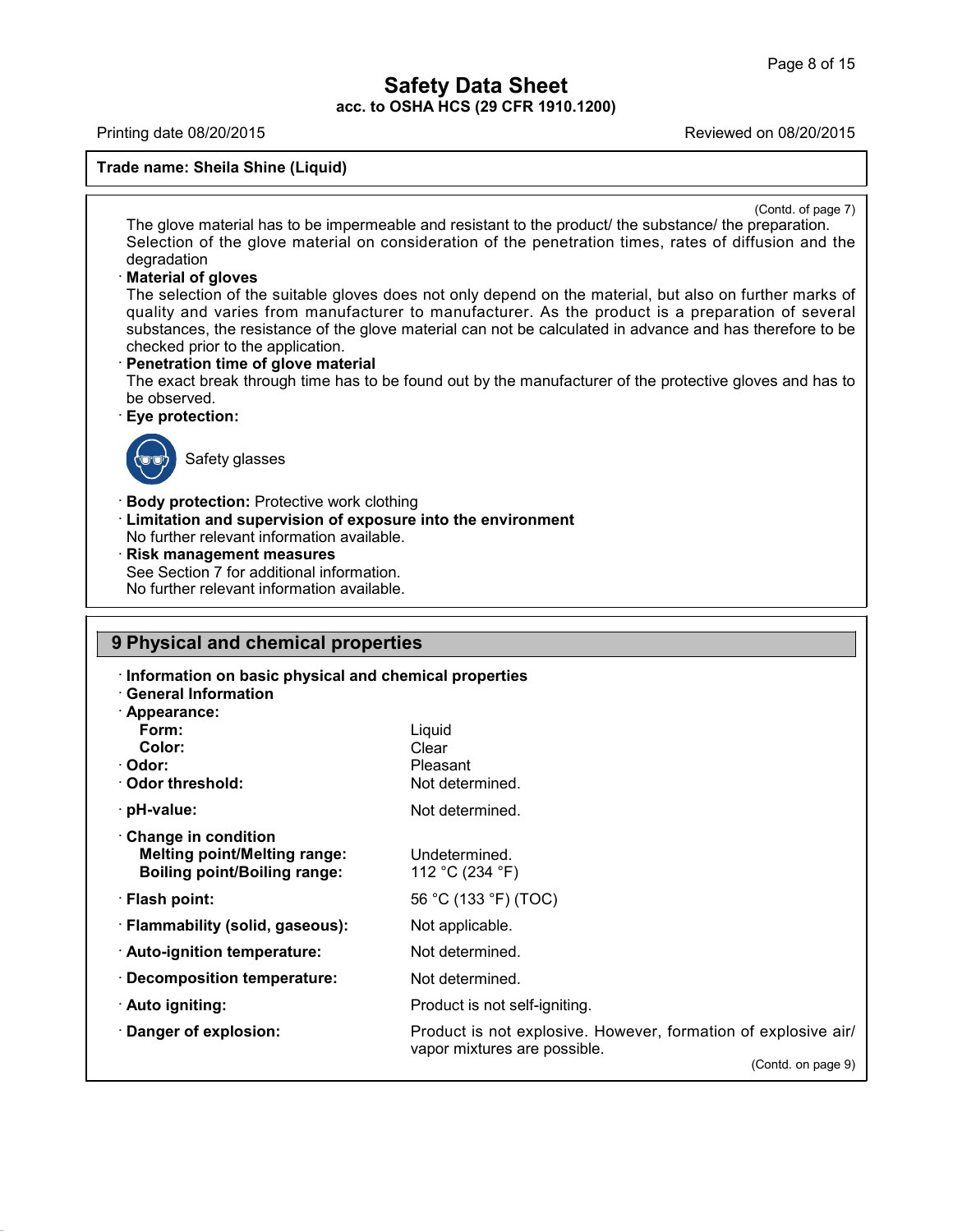Printing date 08/20/2015 Reviewed on 08/20/2015

**Trade name: Sheila Shine (Liquid)**

|                                                            |                                            | (Contd. of page 8) |
|------------------------------------------------------------|--------------------------------------------|--------------------|
| $\cdot$ Explosion limits:                                  |                                            |                    |
| Lower:                                                     | 1.1 Vol % (estimated)                      |                    |
| Upper:                                                     | 7.0 Vol % (estimated)                      |                    |
| $\cdot$ Vapor pressure at 20 °C (68 °F):                   | 10 mmHq                                    |                    |
| $\cdot$ Density at 20 °C (68 °F):                          | $0.964$ g/cm <sup>3</sup> (8.045 lbs/gal)  |                    |
| · Relative density                                         | Not determined.                            |                    |
| $\cdot$ Vapour density at 20 °C (68 °F)                    | $> 1$ (air = 1)                            |                    |
| $\cdot$ Evaporation rate at 20 °C (68 °F)                  | $\leq$ 1 (butyl acetate = 1)               |                    |
| · Solubility in / Miscibility with                         |                                            |                    |
| Water:                                                     | Not miscible or difficult to mix.          |                    |
| · Partition coefficient (n-octanol/water): Not determined. |                                            |                    |
| · Viscosity:                                               |                                            |                    |
| Dynamic:                                                   | Not determined.                            |                    |
| Kinematic:                                                 | Not determined.                            |                    |
| $\cdot$ Other information                                  | No further relevant information available. |                    |

# **10 Stability and reactivity**

· **Reactivity** No further relevant information available.

- · **Chemical stability**
- · **Thermal decomposition / conditions to be avoided:**

No decomposition if used and stored according to specifications.

### · **Possibility of hazardous reactions**

Develops readily flammable gases / fumes. Can form explosive mixtures in air if heated above flash point and/or when sprayed or atomized. Used empty containers may contain product gases which form explosive mixtures with air. Toxic fumes may be released if heated above the decomposition point. Reacts with strong acids and oxidizing agents. Reacts with certain metals. · **Conditions to avoid** Keep ignition sources away - Do not smoke. · **Incompatible materials:** No further relevant information available. · **Hazardous decomposition products:** Carbon monoxide and carbon dioxide **Hydrocarbons** 

Chlorine compounds

# **11 Toxicological information**

· **Information on toxicological effects**

· **Acute toxicity:**

41.1.0

· **LD/LC50 values that are relevant for classification:**

### **127-18-4 tetrachloroethylene**

Oral LD50 2629 mg/kg (rat)

(Contd. on page 10)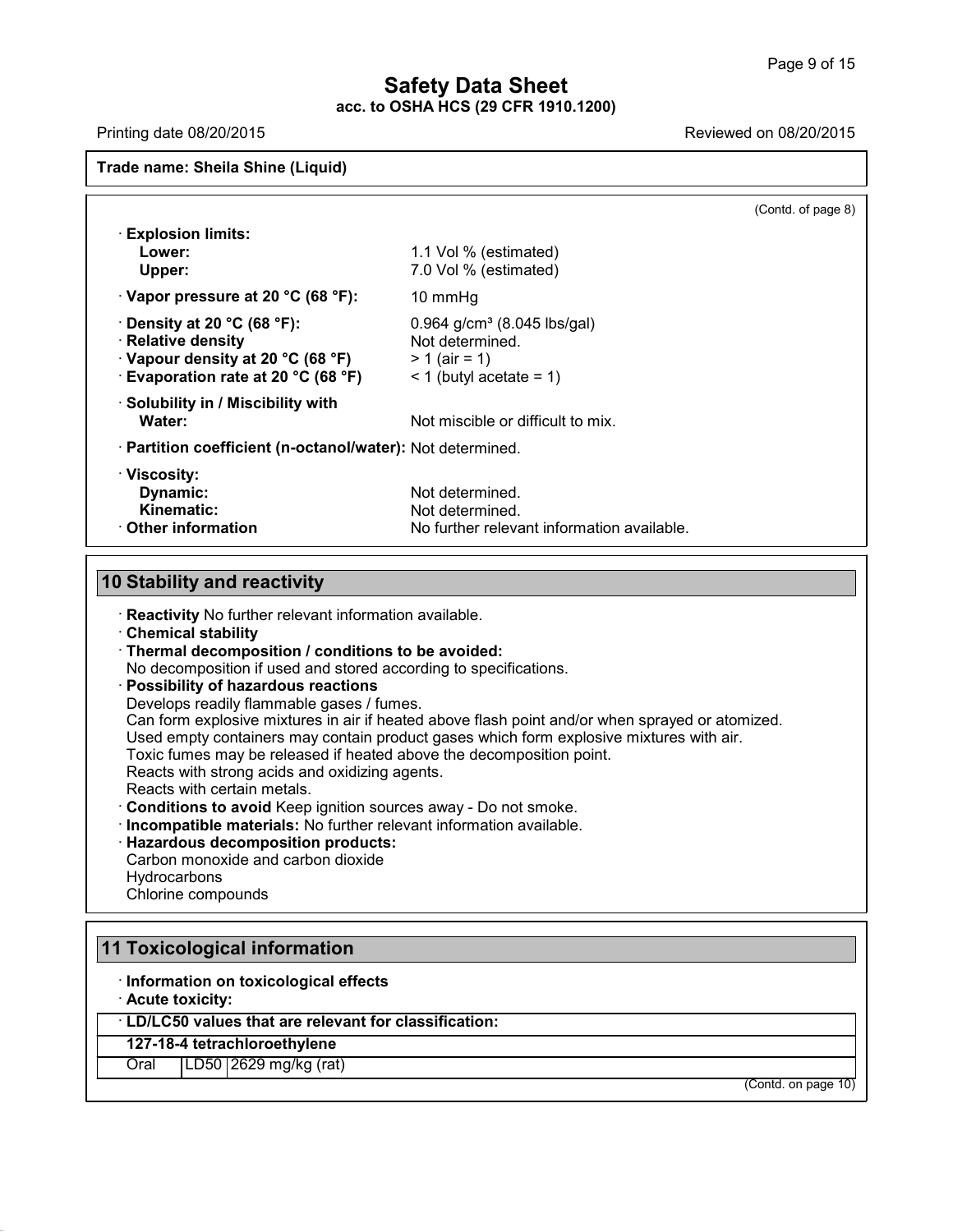41.1.0

Printing date 08/20/2015 Printing date 08/20/2015

**Trade name: Sheila Shine (Liquid)**

| 1330-20-7 xylene<br>LD50 4300 mg/kg (rat)<br>Oral<br>Dermal LD50 2000 mg/kg (rabbit)<br><b>Primary irritant effect:</b><br>on the skin: Irritant to skin and mucous membranes.<br>on the eye: Based on available data, the classification criteria are not met.<br>Sensitization: Based on available data, the classification criteria are not met.<br>· Additional toxicological information:<br>May be harmful if inhaled.<br>May cause acne.<br>Carcinogenic categories | (Contd. of page 9)  |
|----------------------------------------------------------------------------------------------------------------------------------------------------------------------------------------------------------------------------------------------------------------------------------------------------------------------------------------------------------------------------------------------------------------------------------------------------------------------------|---------------------|
|                                                                                                                                                                                                                                                                                                                                                                                                                                                                            |                     |
|                                                                                                                                                                                                                                                                                                                                                                                                                                                                            |                     |
|                                                                                                                                                                                                                                                                                                                                                                                                                                                                            |                     |
|                                                                                                                                                                                                                                                                                                                                                                                                                                                                            |                     |
|                                                                                                                                                                                                                                                                                                                                                                                                                                                                            |                     |
|                                                                                                                                                                                                                                                                                                                                                                                                                                                                            |                     |
|                                                                                                                                                                                                                                                                                                                                                                                                                                                                            |                     |
|                                                                                                                                                                                                                                                                                                                                                                                                                                                                            |                     |
|                                                                                                                                                                                                                                                                                                                                                                                                                                                                            |                     |
|                                                                                                                                                                                                                                                                                                                                                                                                                                                                            |                     |
|                                                                                                                                                                                                                                                                                                                                                                                                                                                                            |                     |
| · NTP (National Toxicology Program)                                                                                                                                                                                                                                                                                                                                                                                                                                        |                     |
| 127-18-4   tetrachloroethylene                                                                                                                                                                                                                                                                                                                                                                                                                                             | R                   |
| · OSHA-Ca (Occupational Safety & Health Administration)                                                                                                                                                                                                                                                                                                                                                                                                                    |                     |
| None of the ingredients is listed.                                                                                                                                                                                                                                                                                                                                                                                                                                         |                     |
| · Probable Routes of Exposure                                                                                                                                                                                                                                                                                                                                                                                                                                              |                     |
| Ingestion.                                                                                                                                                                                                                                                                                                                                                                                                                                                                 |                     |
| Eye contact.                                                                                                                                                                                                                                                                                                                                                                                                                                                               |                     |
| Skin contact.<br>Inhalation.                                                                                                                                                                                                                                                                                                                                                                                                                                               |                     |
| <b>Repeated Dose Toxicity:</b>                                                                                                                                                                                                                                                                                                                                                                                                                                             |                     |
| Repeated exposure may cause skin dryness or cracking.                                                                                                                                                                                                                                                                                                                                                                                                                      |                     |
| May cause damage to the hearing organs through prolonged or repeated exposure.                                                                                                                                                                                                                                                                                                                                                                                             |                     |
| CMR effects (carcinogenity, mutagenicity and toxicity for reproduction):                                                                                                                                                                                                                                                                                                                                                                                                   |                     |
| Carc. 1B                                                                                                                                                                                                                                                                                                                                                                                                                                                                   |                     |
| Carcinogenicity May cause cancer.                                                                                                                                                                                                                                                                                                                                                                                                                                          |                     |
| · Reproductive toxicity Based on available data, the classification criteria are not met.                                                                                                                                                                                                                                                                                                                                                                                  |                     |
| STOT-single exposure Based on available data, the classification criteria are not met.                                                                                                                                                                                                                                                                                                                                                                                     |                     |
| · STOT-repeated exposure<br>May cause damage to the hearing organs through prolonged or repeated exposure.                                                                                                                                                                                                                                                                                                                                                                 |                     |
| · Aspiration hazard Based on available data, the classification criteria are not met.                                                                                                                                                                                                                                                                                                                                                                                      |                     |
|                                                                                                                                                                                                                                                                                                                                                                                                                                                                            |                     |
|                                                                                                                                                                                                                                                                                                                                                                                                                                                                            |                     |
| <b>12 Ecological information</b>                                                                                                                                                                                                                                                                                                                                                                                                                                           |                     |
| <b>Toxicity</b>                                                                                                                                                                                                                                                                                                                                                                                                                                                            |                     |
| Aquatic toxicity: Toxic for aquatic organisms                                                                                                                                                                                                                                                                                                                                                                                                                              |                     |
| · Persistence and degradability The product is partially biodegradable. Significant residuals remain.                                                                                                                                                                                                                                                                                                                                                                      |                     |
| · Behavior in environmental systems:                                                                                                                                                                                                                                                                                                                                                                                                                                       |                     |
| · Bioaccumulative potential No further relevant information available.                                                                                                                                                                                                                                                                                                                                                                                                     |                     |
| · Mobility in soil No further relevant information available.                                                                                                                                                                                                                                                                                                                                                                                                              |                     |
| <b>Ecotoxical effects:</b>                                                                                                                                                                                                                                                                                                                                                                                                                                                 |                     |
| $\cdot$ Remark:                                                                                                                                                                                                                                                                                                                                                                                                                                                            |                     |
| Toxic for fish<br>Due to mechanical actions of the product (e.g. agglutinations) damages may occur.                                                                                                                                                                                                                                                                                                                                                                        |                     |
|                                                                                                                                                                                                                                                                                                                                                                                                                                                                            | (Contd. on page 11) |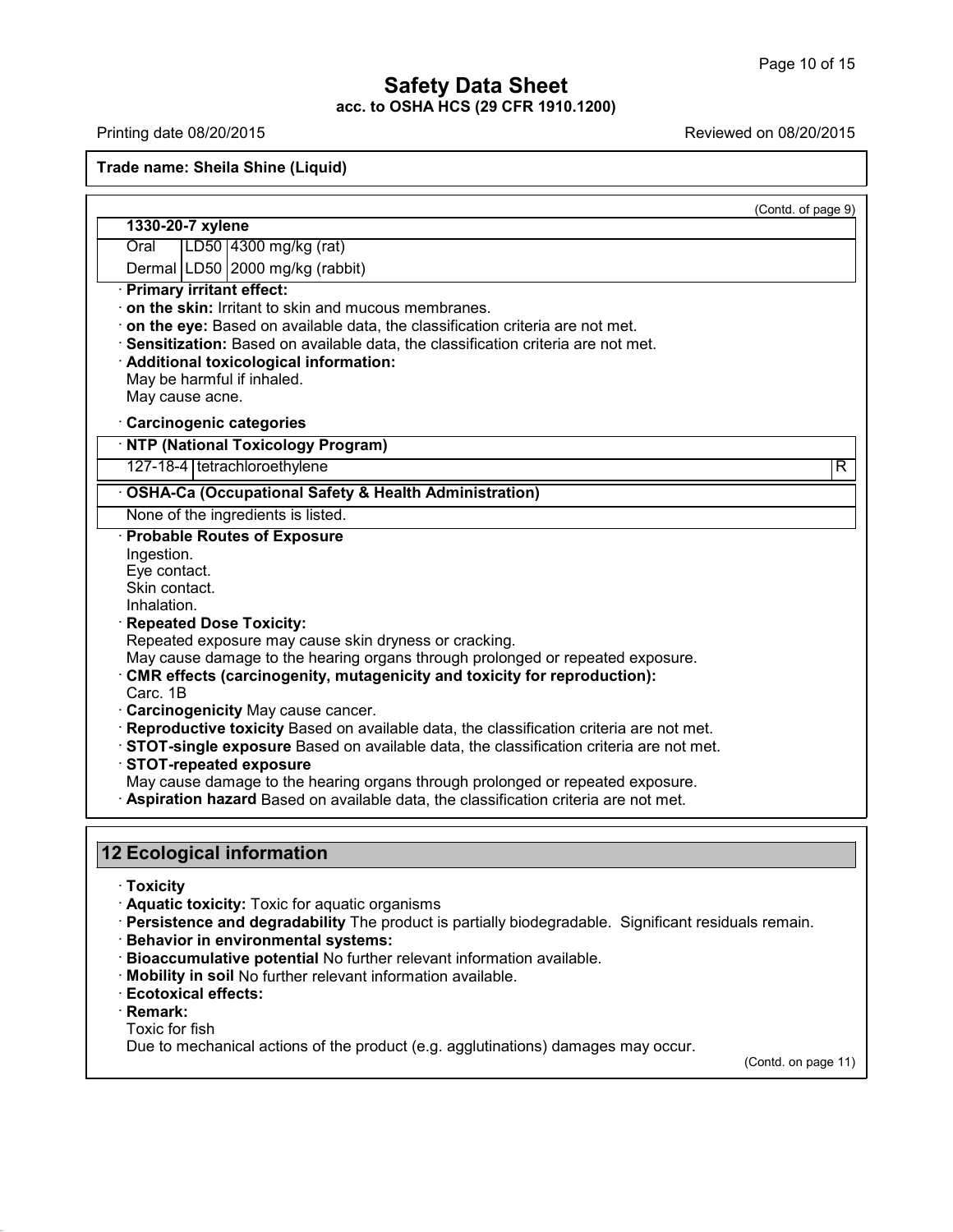Printing date 08/20/2015 Reviewed on 08/20/2015

### **Trade name: Sheila Shine (Liquid)**

(Contd. of page 10)

### · **Additional ecological information:**

### · **General notes:**

Do not allow product to reach ground water, water course or sewage system, even in small quantities. Danger to drinking water if even extremely small quantities leak into the ground.

Also poisonous for fish and plankton in water bodies.

Toxic for aquatic organisms

Due to available data on eliminability/decomposition and bioaccumulation potential prolonged term damage of the environment can not be excluded.

· **Other adverse effects** No further relevant information available.

# **13 Disposal considerations**

### · **Waste treatment methods**

### · **Recommendation:**

Must not be disposed of together with household garbage. Do not allow product to reach sewage system. Can be burned with household garbage after consulting with the waste disposal facility operator and the pertinent authorities and adhering to the necessary technical regulations.

The user of this material has the responsibility to dispose of unused material, residues and containers in compliance with all relevant local, state and federal laws and regulations regarding treatment, storage and disposal for hazardous and nonhazardous wastes. Residual materials should be treated as hazardous.

### · **Uncleaned packagings:**

41.1.0

· **Recommendation:** Disposal must be made according to official regulations.

| · UN-Number                     |                                                                                                           |
|---------------------------------|-----------------------------------------------------------------------------------------------------------|
| · DOT, ADR, IMDG, IATA          | UN1992                                                                                                    |
| $\cdot$ UN proper shipping name |                                                                                                           |
| ∙ DOT                           | Flammable liquids, toxic, n.o.s. (Ethylbenzene,<br>Tetrachloroethylene)                                   |
| $\cdot$ ADR                     | 1992 FLAMMABLE LIQUID, TOXIC, N.O.S.<br>(ETHYLBENZENE, TETRACHLOROETHYLENE),<br>ENVIRONMENTALLY HAZARDOUS |
| ∙IMDG                           | FLAMMABLE LIQUID, TOXIC, N.O.S. (ETHYLBENZENE,<br>TETRACHLOROETHYLENE), MARINE POLLUTANT                  |
| $\cdot$ IATA                    | Flammable liquid, toxic, n.o.s. (Ethylbenzene,<br>Tetrachloroethylene)                                    |
| · Transport hazard class(es)    |                                                                                                           |
| ∙ DOT                           |                                                                                                           |
|                                 |                                                                                                           |
| · Class                         | 3 Flammable liquids                                                                                       |
|                                 | (Contd. on page 12)                                                                                       |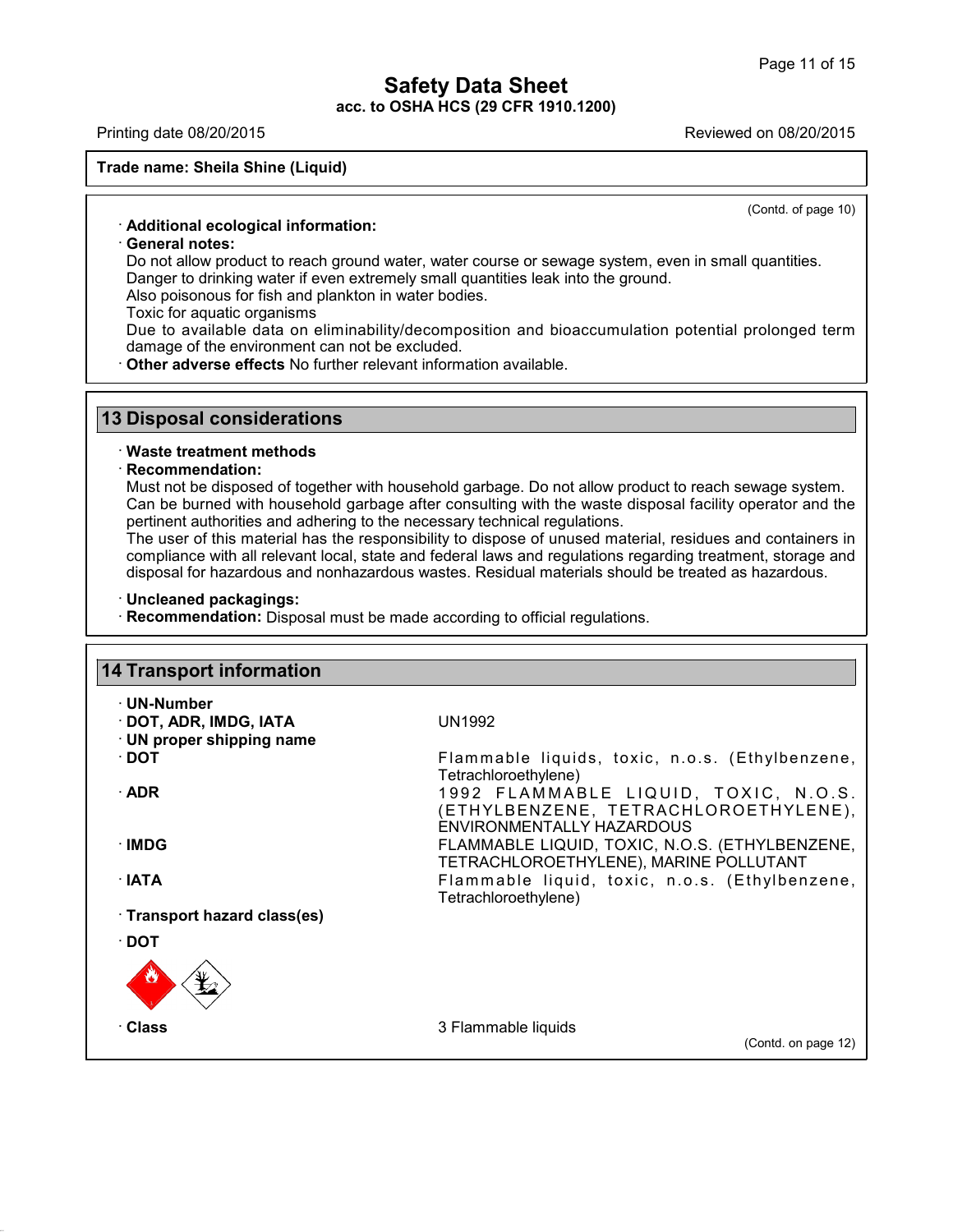Printing date 08/20/2015 Reviewed on 08/20/2015 **Trade name: Sheila Shine (Liquid)** (Contd. of page 11) · **Label** 3 \_\_\_\_\_\_\_\_\_\_\_\_\_\_\_\_\_\_\_\_\_\_\_\_\_\_\_\_\_ · **ADR** · **Class** 3 (FT1) Flammable liquids · **Label** 3 ----------------------· **IMDG** · **Class** 3 Flammable liquids · **Label** 3 -------------------------------· **IATA** · **Class** 3 Flammable liquids · **Label** 3 · **Packing group · DOT, ADR, IMDG, IATA** III<br>· **Environmental hazards:** Pr **Product contains environmentally hazardous substances:** tetrachloroethylene · **Marine pollutant:** Yes Symbol (fish and tree) · **Special marking (ADR):** Symbol (fish and tree)  $\cdot$  Special precautions for user · **Danger code (Kemler):** 30 · **EMS Number:** F-E,S-D Liquid halogenated hydrocarbons · **Transport in bulk according to Annex II of MARPOL73/78** and the IBC Code Not applicable. · **Transport/Additional information:** · **DOT** On passenger aircraft/rail: 60 L On cargo aircraft only: 220 L **Remarks:** Special marking with the symbol (fish and tree). · **ADR** · **Excepted quantities (EQ)** Code: E1 Maximum net quantity per inner packaging: 30 ml Maximum net quantity per outer packaging: 1000 ml (Contd. on page 13)

41.1.0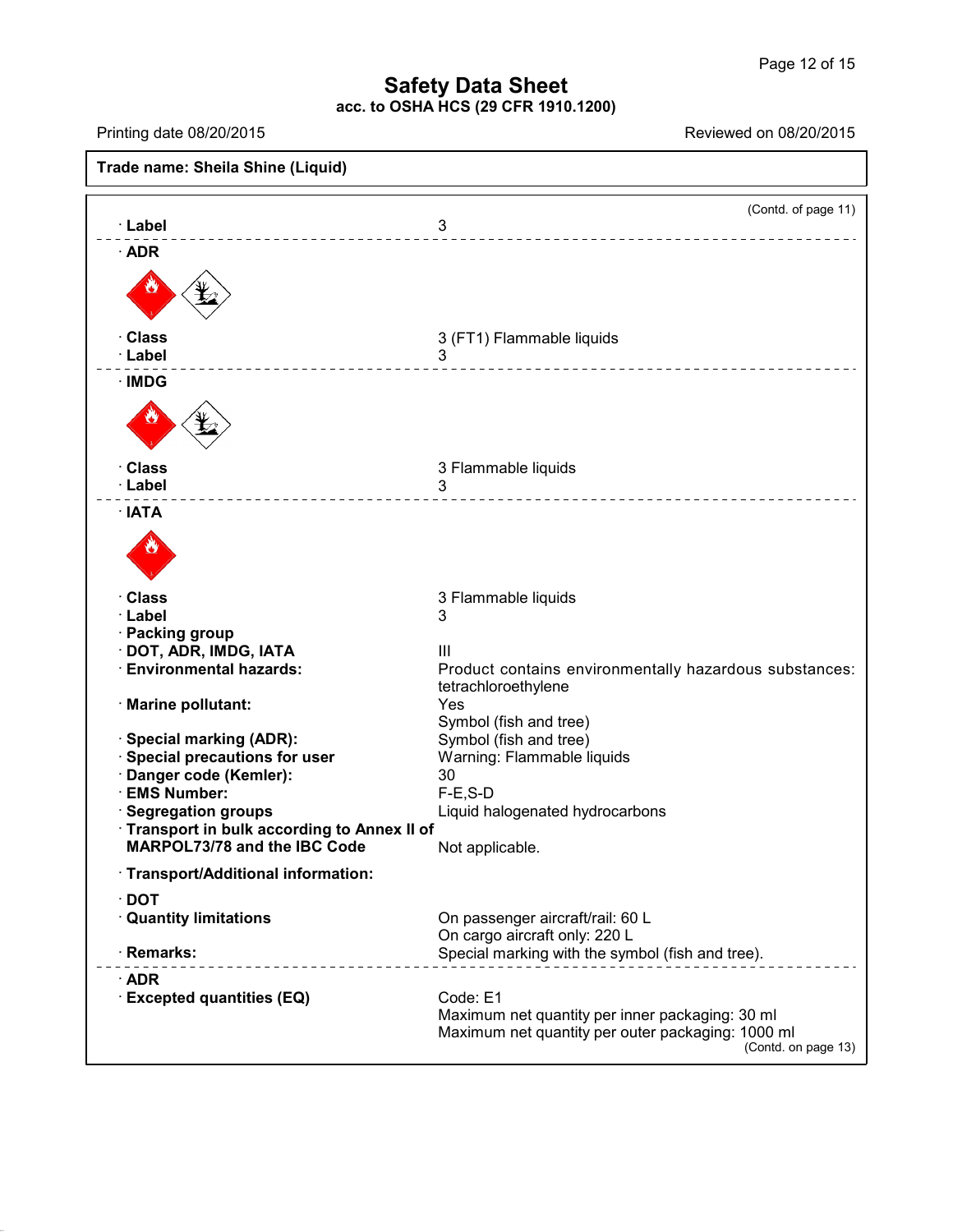Printing date 08/20/2015 **Reviewed on 08/20/2015** 

**Trade name: Sheila Shine (Liquid)**

(Contd. of page 12)

· **IMDG** · **Excepted quantities (EQ)** Code: E1

Maximum net quantity per inner packaging: 30 ml Maximum net quantity per outer packaging: 1000 ml · **UN "Model Regulation":** UN1992, Flammable liquids, toxic, n.o.s. (Ethylbenzene, Tetrachloroethylene), 3, III

# **15 Regulatory information**

41.1.0

| · United States (USA)<br>· SARA        | · Safety, health and environmental regulations/legislation specific for the substance or mixture |
|----------------------------------------|--------------------------------------------------------------------------------------------------|
|                                        | · Section 302 (extremely hazardous substances)                                                   |
| None of the ingredients is listed.     |                                                                                                  |
|                                        | · Section 304 (emergency release notification)                                                   |
| None of the ingredients is listed.     |                                                                                                  |
|                                        | · Sections 311/312 (hazardous chemical threshold planning quantity in pounds)                    |
| None of the ingredients is listed.     |                                                                                                  |
|                                        | · Section 355 (extremely hazardous substances):                                                  |
| None of the ingredients is listed.     |                                                                                                  |
|                                        | · Section 313 (Specific toxic chemical listings):                                                |
| 127-18-4 tetrachloroethylene           |                                                                                                  |
| 1330-20-7 xylene                       |                                                                                                  |
| 100-41-4 ethylbenzene                  |                                                                                                  |
| · TSCA (Toxic Substances Control Act): |                                                                                                  |
| All ingredients are listed.            |                                                                                                  |
| · Proposition 65 (California)          |                                                                                                  |
| Chemicals known to cause cancer:       |                                                                                                  |
| 127-18-4   tetrachloroethylene         |                                                                                                  |
| 100-41-4 ethylbenzene                  |                                                                                                  |
|                                        | Chemicals known to cause reproductive toxicity for females:                                      |
| None of the ingredients are listed.    |                                                                                                  |
|                                        | Chemicals known to cause reproductive toxicity for males:                                        |
| None of the ingredients is listed.     |                                                                                                  |
|                                        | Chemicals known to cause developmental toxicity:                                                 |
| None of the ingredients is listed.     |                                                                                                  |
| Carcinogenic categories                |                                                                                                  |
|                                        | <b>EPA (Environmental Protection Agency)</b>                                                     |
| 127-18-4   tetrachloroethylene         | L                                                                                                |
| 1330-20-7 xylene                       |                                                                                                  |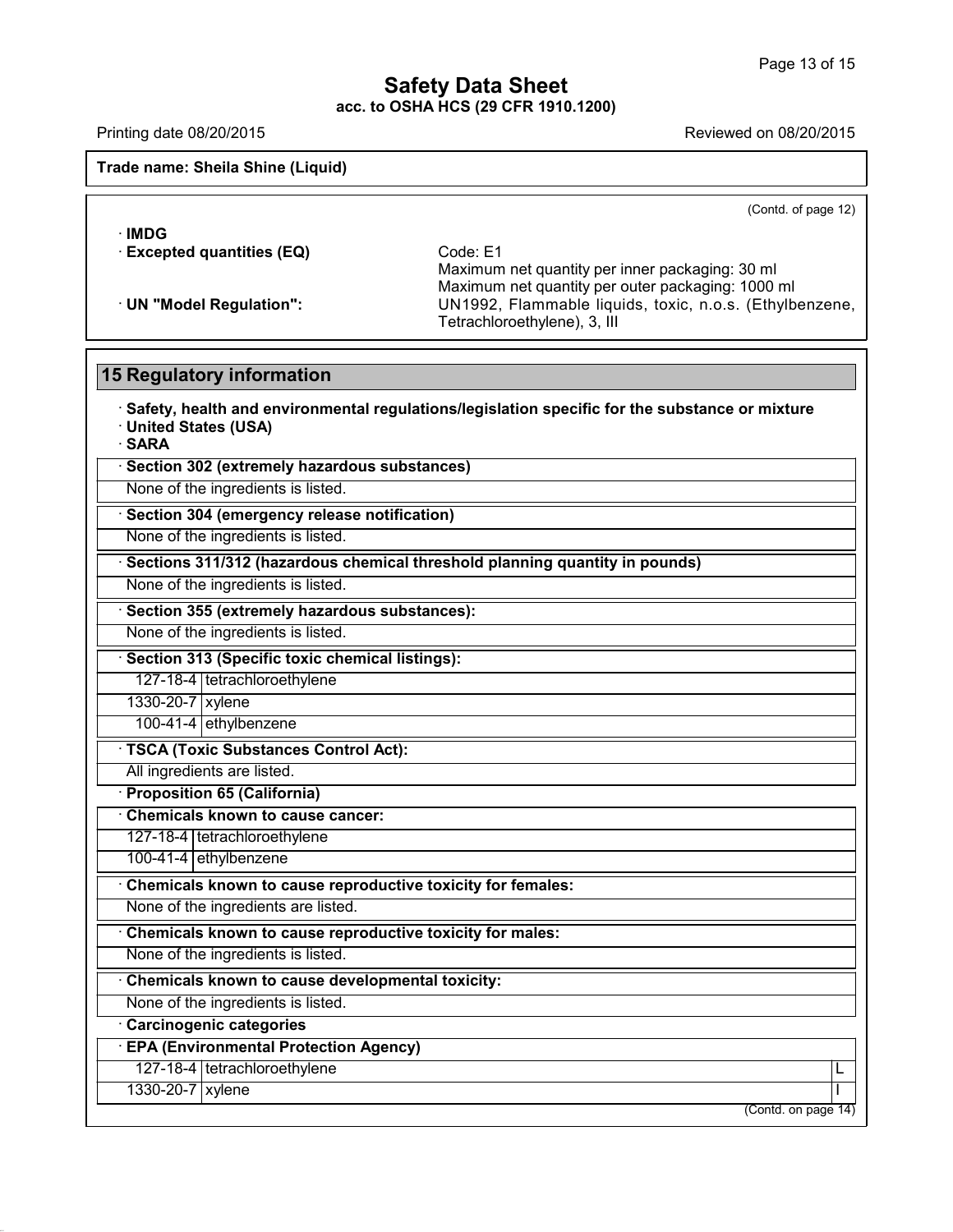Printing date 08/20/2015 Reviewed on 08/20/2015

**Trade name: Sheila Shine (Liquid)**

|                  | $100-41-4$ ethylbenzene                                          | (Contd. of page 13) |
|------------------|------------------------------------------------------------------|---------------------|
|                  | IARC (International Agency for Research on Cancer)               |                     |
|                  | 127-18-4   tetrachloroethylene                                   | 2A                  |
| 1330-20-7 xylene |                                                                  | 3                   |
|                  | 100-41-4 ethylbenzene                                            | $\overline{2B}$     |
|                  | TLV (Threshold Limit Value established by ACGIH)                 |                     |
|                  | 127-18-4   tetrachloroethylene                                   | $\overline{A3}$     |
| 1330-20-7 xylene |                                                                  | A4                  |
|                  | 100-41-4 ethylbenzene                                            | A <sub>3</sub>      |
|                  | NIOSH-Ca (National Institute for Occupational Safety and Health) |                     |
|                  | 127-18-4   tetrachloroethylene                                   |                     |
|                  | <b>State Right to Know Listings</b>                              |                     |
|                  | None of the ingredients is listed.                               |                     |
|                  | <b>Canadian substance listings:</b>                              |                     |
|                  | <b>Canadian Domestic Substances List (DSL)</b>                   |                     |
|                  | All ingredients are listed.                                      |                     |
|                  | Canadian Ingredient Disclosure list (limit 0.1%)                 |                     |
|                  | 100-41-4 ethylbenzene                                            |                     |
|                  | <b>Canadian Ingredient Disclosure list (limit 1%)</b>            |                     |
|                  | 127-18-4   tetrachloroethylene                                   |                     |

This product has been classified in accordance with hazard criteria of the Controlled Products Regulations and the SDS contains all the information required by the Controlled Products Regulations.

· **Chemical safety assessment:** A Chemical Safety Assessment has not been carried out.

# **16 Other information**

41.1.0

This information is based on our present knowledge. However, this shall not constitute a guarantee for any specific product features and shall not establish a legally valid contractual relationship.

· **Date of preparation / last revision** 08/20/2015 / -

### · **Abbreviations and acronyms:**

ADR: Accord européen sur le transport des marchandises dangereuses par Route (European Agreement concerning the International Carriage of Dangerous Goods by Road) IMDG: International Maritime Code for Dangerous Goods DOT: US Department of Transportation IATA: International Air Transport Association ACGIH: American Conference of Governmental Industrial Hygienists EINECS: European Inventory of Existing Commercial Chemical Substances ELINCS: European List of Notified Chemical Substances CAS: Chemical Abstracts Service (division of the American Chemical Society) NFPA: National Fire Protection Association (USA) HMIS: Hazardous Materials Identification System (USA) LC50: Lethal concentration, 50 percent LD50: Lethal dose, 50 percent PBT: Persistent, Bioaccumulative and Toxic (Contd. on page 15)